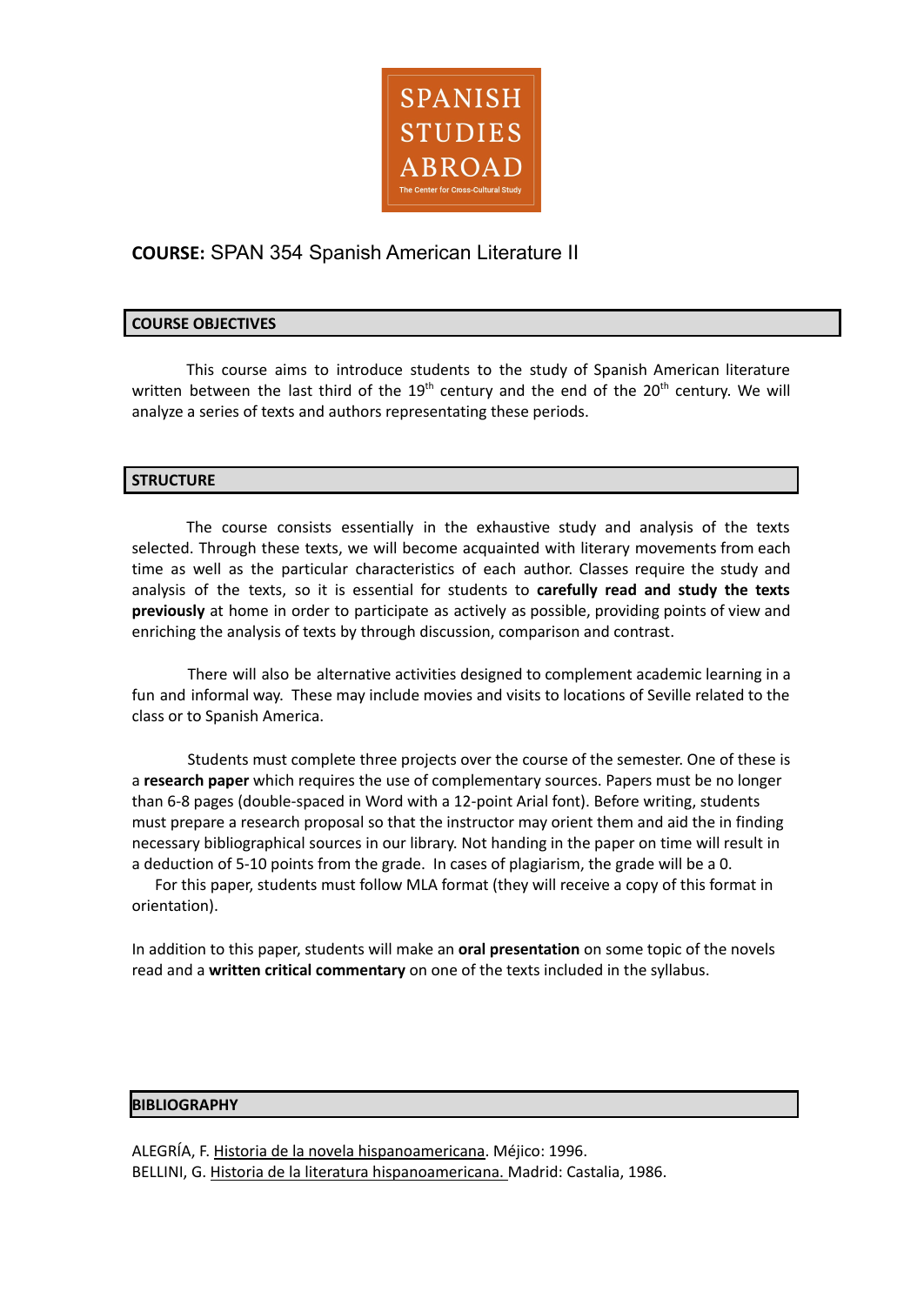CHANG-RODRIGUEZ, E.FILER. Voces de Hispanoamérica. Boston: Heinle & Heinle.1988. DE MORA, C. En breve. Estudios sobre el cuento hispanoamericano contemporáneo. Sevilla: Universidad de Sevilla. 1995. DONOSO, J. Historia personal del Boom. Madrid: Alfaguara, 1999. GONZÁLEZ ECHEVARRIA y PUPO-WALKER. Historia de la literatura hispanoamericana. Tomo II. Siglo XX, Madrid: Gredos, 2006. FRANCO, J. Historia de la literatura hispanoamericana. Madrid: Ariel, 2006. ÍÑIGO MADRIGAL, L. Historia de la literatura hispanoamericana. Tomo II Madrid: Cátedra, 1993. OVIEDO, J.M. Historia de la literatura hispanoamericana. Madrid, Alianza Editorial, 2003. OVIEDO, J.M., Historia crítica del cuento hispanoamericano. Madrid, Alianza Editorial, 2002. PUPO-WALKER, Enrique. El cuento hispanoamericano, Madrid: Castalia, 1995. SHAW, D. Nueva narrativa hispanoamericana. Madrid, Cátedra, 2003. SIEBENMANN, G. Ensayos de literatura hispanoamericana. Taurus. 1988. VALCÁRCEL, Eva. El cuento hispanoamericano del siglo XX. Teoría y práctica, Coruña: Universidade, 1994. **[www.cervantesvirtual.com](http://www.cervantesvirtual.com) [www.rae.es](http://www.rae.es)**

#### **TEXTBOOK**

SÁBATO, Ernesto. El túnel. Madrid, Cátedra, 2003 GARCÍA MÁRQUEZ, Gabriel. Del amor y otros demonios. Barcelona: Debolsillo, 2003. Cuaderno de textos: Span 354. Primavera 2018

## **EVALUATION**

| Participation            | 25% |
|--------------------------|-----|
| <b>Written test</b>      | 20% |
| <b>Oral presentation</b> | 10% |
| <b>Research paper</b>    | 20% |
| <b>Final exam</b>        | 25% |

# **1. OTHER REQUIREMENTS**

**CC-SS requires students to participate in a language exchange. There will be a special activity in the center to introduce language partners.**

#### **1. TOPICS TO BE COVERED**

**Dates Dates Topic/Activity Planned**